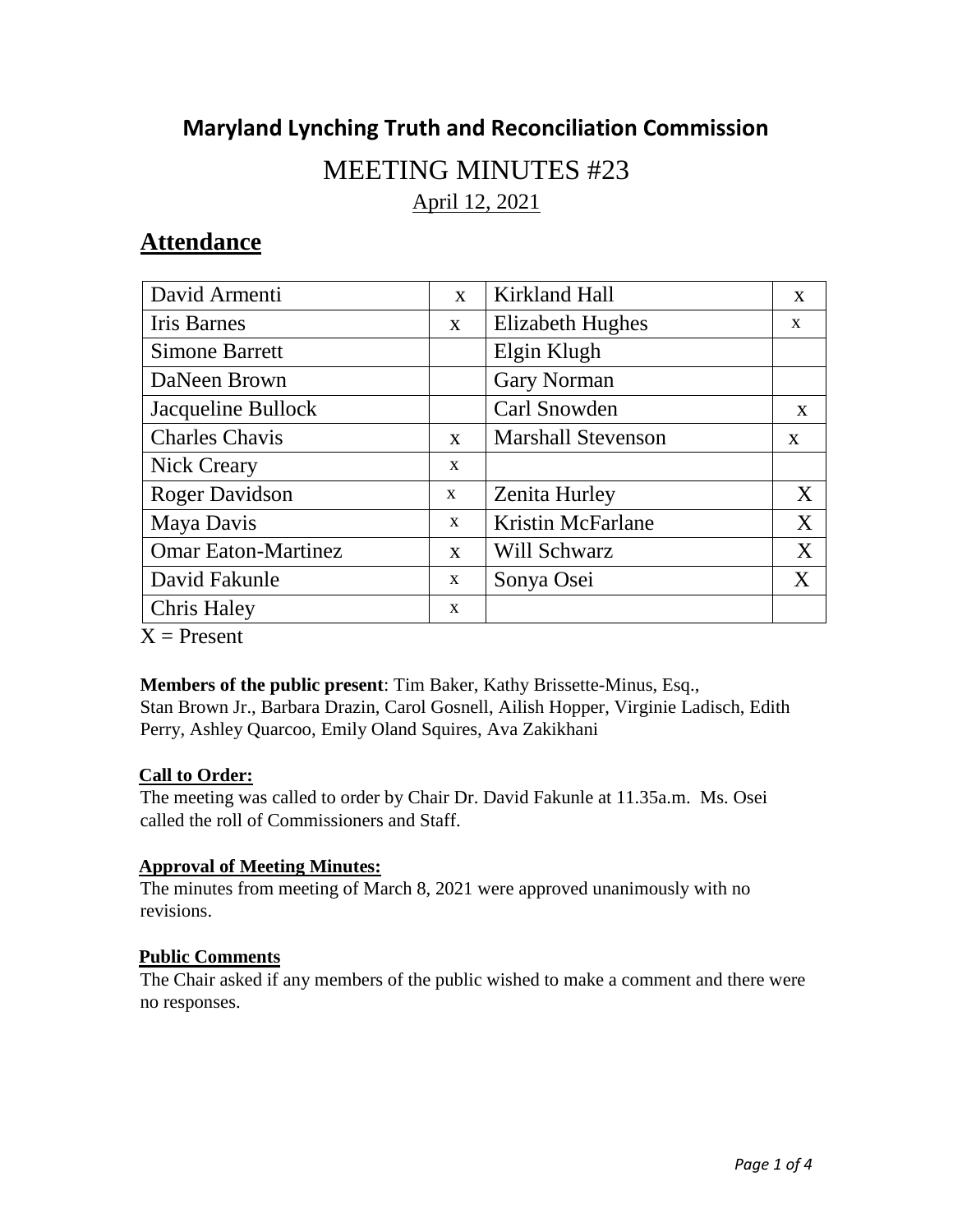#### **Sub-committee Reports**

#### **Logistics - Commissioner Maya Davis**

- The Subcommittee focused on the discussion around the potential MD Liaison position for MD LTRC in addition to discussing legwork ahead of hearings.
- Hiring a Research Administrator would provide assistance with this research and communication for MD LTRC. This may be provided through BJA.
- (Discussion Tabled: See New Business for continued conversation)

#### **Research - Commissioner David Armenti**

- Last subcommittee meeting occurred last month. The subcommittee primarily discussed the transition for committee chairs. Commissioner Armenti will take over as Research Committee chair and Commissioner Klugh will assist and continue to provide assistance.
- If there are volunteers from the public or local coalitions, please forward their information for contact and follow up. The goal is to create a way to potentially collaborate with these persons and organizations. MD LTRC wants to ensure we have opportunities to allow those to assist and properly place them based on their expressed interest.
- Several local coalitions have done extensive research work on topics that MD LTRC is referencing. MD LTRC wants to keep communication open with these coalitions to share and expound upon the completed research.
- Please let Commissioner Armenti and Commissioner Klugh know if there are any specific tasks that need assistance. There may be volunteers or graduate assistants may be able to help with research.
- **Question:** Who do you contact to share information? **Answer:** To share information or submit inquiry forms, please go to MD LTRC website and fill out contact or inquiry sheet and will be disseminated to the appropriate assistance.

#### **Reconciliation – Commissioner Charles Chavis**

- Last meeting occurred with the Wicomico County coalition meeting. The local leaders on the front lines supporting this effort discussed present day criminal justice issues to the various plans been implemented.
- Markers being placed on 5/22/2021 near courthouse lawn for Mathew Williams, Garfield King, and the unknown victim. This event will be televised on PBS news that weekend.
- The subcommittee plans on hosting another coalition meeting next week to help MD LTRC to see the needs of the coalition and how the commission can assist.
- Mr. Charles Phillips of the Department of Justice is working and developing strategies and workshops for communities who are rebuilding from racial injustices. When the meeting is scheduled and finalized, we will share with the Commission.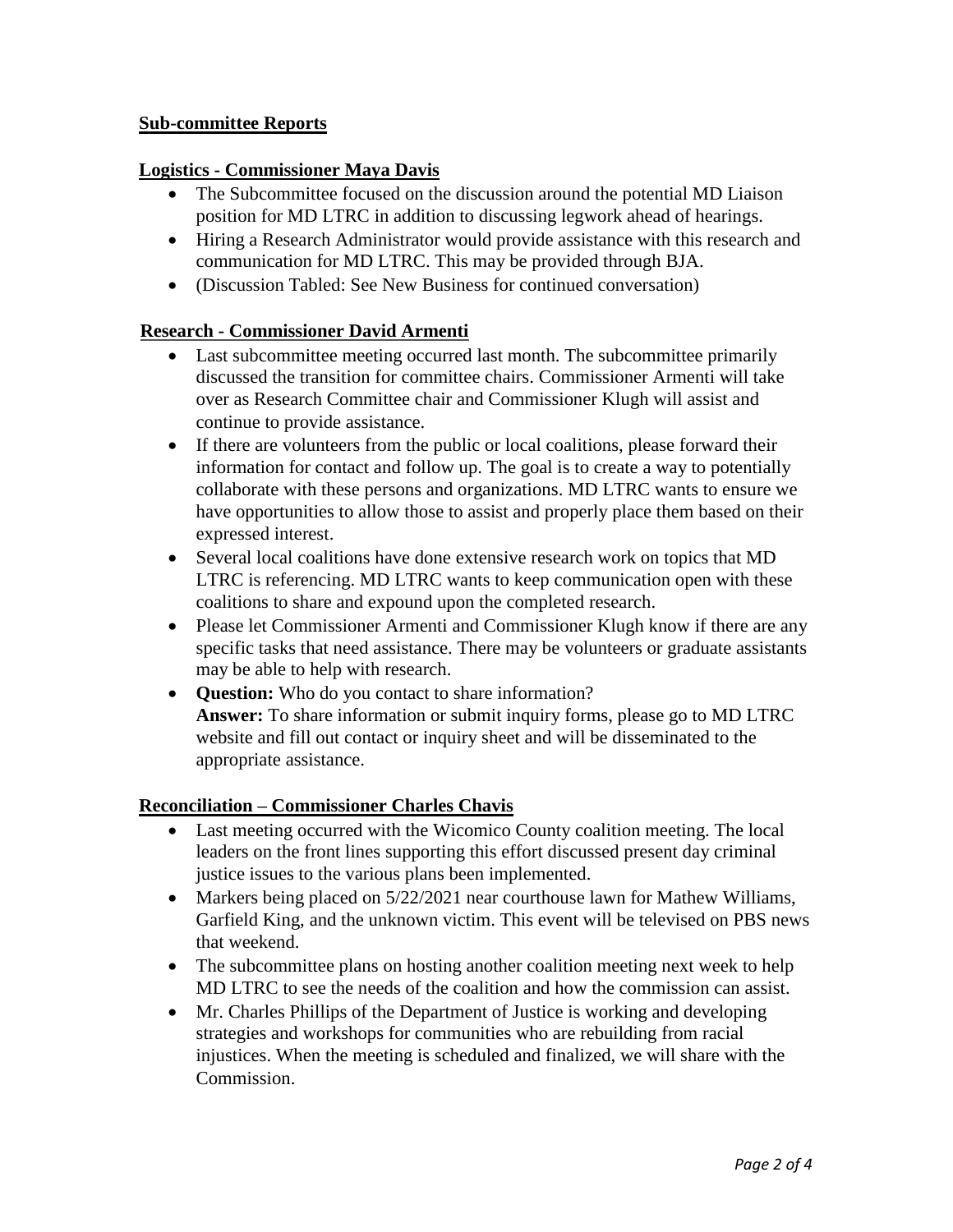#### **New Business**

- MD Liaison-There is a possibility of BJA reallocating grant funds for a Coordinator position to provide communications assistance to MD LTRC when trying to build relationships with members of the public. This ideally will help organize information, including documents and local coalitions.
- Commissioner Davis and Mr. Schwarz are working to create a list of responsibilities to help identify the purposes and job description for this role in order to get approval from BJA.
- The Research coordinator will work will local coalitions to help develop a better understand the needs and request of the organization. This position will be parttime with 20 hours weekly. (see document shared from Mr. Schwarz with job responsibilities)
- This position will report to Chair, Co-Chair, and Subcommittee chairs. This person is the liaison between MD LTRC and the local coalitions.
- **Question:** Is Project manager a better title for this job description over Research Coordinator? is that a better title than research administrator. The name can be misleading. Job duties can include: Meeting Planning and Preparation; 2. Research support; 3. Coordination with Local Coalitions - or whatever is appropriate.
- **Press Release** Chair Fakunle connected with Office of Attorney General regarding the dissemination of the joint statement with Maryland Commission African American History and Culture (MCAAHC). It was recommended to wait until the verdict is released from the Dereck Chauvin trial, to bring more attention and heighten the media coverage.
- **Discussion:** Maybe the best time to release the joint statement is now-Commissioner Snowden. The MD General Assembly passed Police Reform legislation that will help aid with the creating additional media coverage if MD LTRC decides to move forward and release the joint statement.
- MD General Assembly is willing to share media contacts and provide assistance and advice to MD LTRC regarding media and communications practices. It is recommended for an entity associated with MD LTRC to be the vehicle for sending the actual press release.
- **Question:** Is Bowie State University a possible vehicle to release all statements and releases for MD LTRC?
- MD LTRC has a specific charge to address and identify reconciliations for those affected by racial injustices. We will continue to discuss and relate things to what is going on in present day. Must be able to rely on local coalitions.